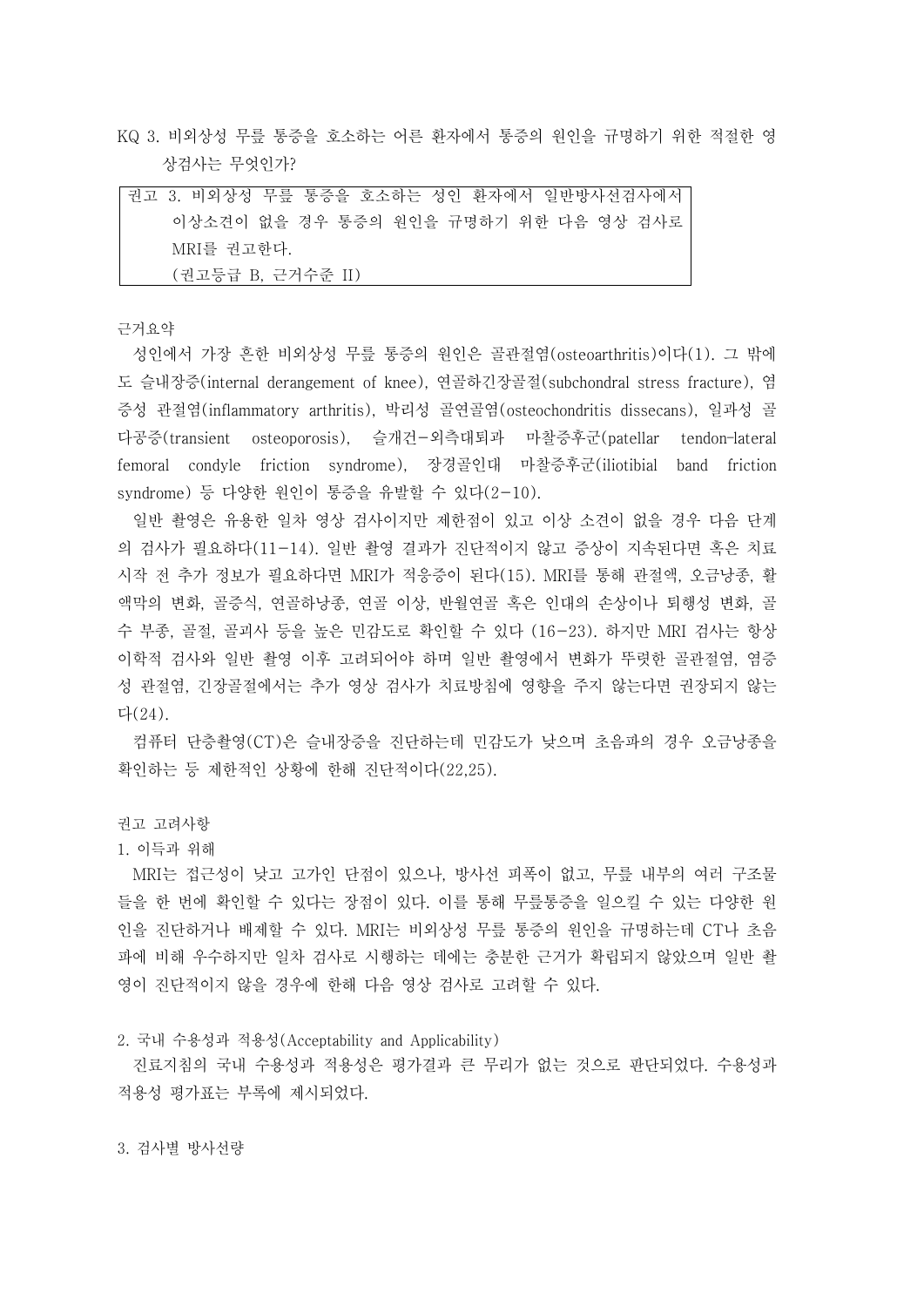

## 참고문헌

- 1. Peat G, McCarney R, Croft P. Knee pain and osteoarthritis in older adults: A review of communit y burden and current use of primary health care. Annals of the rheumatic diseases 2001;60:91- 97.
- 2. Le Gars L, Savy JM, Orcel P, Liote F, Kuntz D, Tubiana JM et al. Osteonecrosis-like syndrome of the medial tibial plateau can be due to a stress fracture. Mr findings in 13 patients. Revue d u rhumatisme (English ed.) 1999;66:323-330.
- 3. Yamamoto T, Bullough PG. Spontaneous osteonecrosis of the knee: The result of subchondral ins ufficiency fracture. The Journal of bone and joint surgery. American volume 2000;82:858-866.
- 4. Hayes CW, Conway WF, Daniel WW. Mr imaging of bone marrow edema pattern: Transient osteo porosis, transient bone marrow edema syndrome, or osteonecrosis. Radiographics : a review publi cation of the Radiological Society of North America, Inc 1993;13:1001-1011; discussion 1012.
- 5. O'Connor MA, Palaniappan M, Khan N, Bruce CE. Osteochondritis dissecans of the knee in childr en. A comparison of mri and arthroscopic findings. The Journal of bone and joint surgery. British volume 2002;84:258-262.
- 6. Kijowski R, Blankenbaker DG, Shinki K, Fine JP, Graf BK, De Smet AA. Juvenile versus adult os teochondritis dissecans of the knee: Appropriate mr imaging criteria for instability. Radiology 20 08;248:571-578.
- 7. Lo GH, Hunter DJ, Nevitt M, Lynch J, McAlindon TE. Strong association of mri meniscal derange ment and bone marrow lesions in knee osteoarthritis: Data from the osteoarthritis initiative. Oste oarthritis and cartilage / OARS, Osteoarthritis Research Society 2009;17:743-747.
- 8. Englund M, Guermazi A, Gale D, Hunter DJ, Aliabadi P, Clancy M et al. Incidental meniscal findi ngs on knee mri in middle-aged and elderly persons. The New England journal of medicine 200 8;359:1108-1115.
- 9. Chung CB, Skaf A, Roger B, Campos J, Stump X, Resnick D. Patellar tendon-lateral femoral con dyle friction syndrome: Mr imaging in 42 patients. Skeletal radiology 2001;30:694-697.
- 10. Vasilevska V, Szeimies U, Stabler A. Magnetic resonance imaging signs of iliotibial band friction in patients with isolated medial compartment osteoarthritis of the knee. Skeletal radiology 2009; 38:871-875.
- 11. Hayes CW, Conway WF. Evaluation of articular cartilage: Radiographic and cross-sectional imagi ng techniques. Radiographics : a review publication of the Radiological Society of North America, Inc 1992;12:409-428.
- 12. Brandt KD, Fife RS, Braunstein EM, Katz B. Radiographic grading of the severity of knee osteo arthritis: Relation of the kellgren and lawrence grade to a grade based on joint space narrowing, and correlation with arthroscopic evidence of articular cartilage degeneration. Arthritis and rheum atism 1991;34:1381-1386.
- 13. Kijowski R, Blankenbaker D, Stanton P, Fine J, De Smet A. Arthroscopic validation of radiograp hic grading scales of osteoarthritis of the tibiofemoral joint. AJR. American journal of roentgenol ogy 2006;187:794-799.
- 14. Messieh SS, Fowler PJ, Munro T. Anteroposterior radiographs of the osteoarthritic knee. The J ournal of bone and joint surgery. British volume 1990;72:639-640.
- 15. Vincken PW, ter Braak AP, van Erkel AR, Coerkamp EG, de Rooy TP, de Lange S et al. Mr im aging: Effectiveness and costs at triage of patients with nonacute knee symptoms. Radiology 200 7;242:85-93.